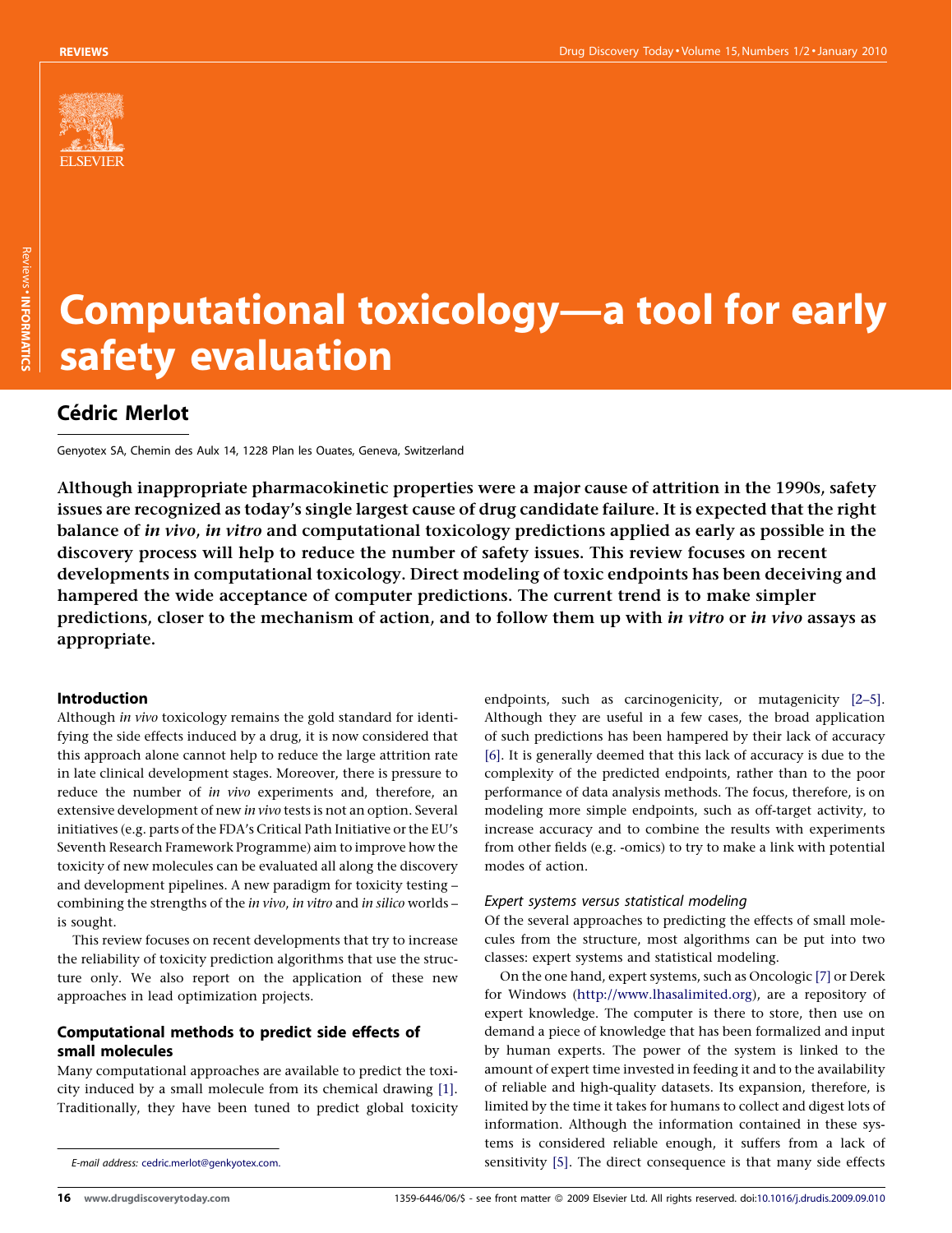are likely to be missed. Muster  $et$  al. [\[8\]](#page-5-0) reported that medicinal chemists have to use this tool cautiously because the outcome of the program requires a deep understanding of the system to interpret results. Indeed, the use of toxicity prediction software without a critical review of such predictions can easily lead to misleading interpretations of the data, resulting in a negative impact on discovery projects [\[9\].](#page-5-0)

On the other hand, statistical modeling software – such as Topkat [\(http://accelrys.com/products/discovery-studio/toxicology](http://accelrys.com/products/discovery-studio/toxicology)), PASS [\[10\],](#page-5-0) TPS–SVM [\[11\]](#page-5-0) and Multicase [\(http://www.multicase.com/](http://www.multicase.com/)) – aims to analyze existing data andautomatically build models, with a reduced need for human intervention. Just as for expert systems, the first step consistsof assembling a relevant training set of compounds with experimental biological data. The system will then perform a statistical analysis that shall be reviewed by a scientist. These systems require a lot of attention for the selection of modeling techniques and structural descriptors. They have several advantages over expert systems, however: a model can be optimized on internal data more quickly and objectively than through an expert analysis. It can also be combined with a quantitative structure–activity relationship (QSAR) when only a single chemical series is involved. Although statistical analysis highlights trends in diverse structures (i.e. all molecules containing a given fragment are flagged as potentially toxic), the QSAR handles the more subtle structural changes that, in a set of similar compounds, flag some compounds as toxic and others as less harmful. The combination of statistical analysis and QSAR, therefore, facilitates lead optimization and the removal of toxicophores [\[8\].](#page-5-0)

The most common softwares were cited herein to illustrate the difference between expert systems and statistical modeling. A more exhaustive list of computer systems for toxicity prediction can be found in two reviews [\[8,12\].](#page-5-0) The details of the algorithms have been reviewed [\[2,3\]](#page-5-0) and their relative performance evaluated [\[5,13\]](#page-5-0).

#### Applicability domain for early safety evaluation

As stated above, evaluating the reliability of a prediction for a given compound or series of similar compounds is necessary to make informed decisions [\[14\].](#page-6-0) Since the inception of REACH (registration, evaluation and authorization of chemical substances), much effort has been devoted to defining the domain of applicability of computational models, a measure of the degree of reliability of a prediction. As part of the new procedures, the EU proposes a framework and list of requirements to develop and validate QSAR methods for the evaluation of physicochemical properties or toxic endpoints [\[15\].](#page-6-0)

One reason for the failure of computational approaches is the difference in the chemical space covered by compounds used to train a model and those to which models are applied [\[16\].](#page-6-0) It seems obvious that computational models will work better when test compounds are close to compounds used to train the model, provided that an appropriate measure of distance, or measure of similarity of compounds, is defined. The major issue here is to define the measure of distance [\[17\]](#page-6-0) and between which objects said distance must be measured. In some applications, structures are described as a set of features (a fingerprint): a large vector is filled with 1 if the corresponding feature is in the structure and with 0 otherwise. The distance is usually defined as a function of the number of common features normalized with the number of (shared) features, using, for example, the Tanimoto distance. These are referenced as similarity-based applicability domain. Another example is used in Topkat ([http://accelrys.com/](http://accelrys.com/products/discovery-studio/toxicology) [products/discovery-studio/toxicology\)](http://accelrys.com/products/discovery-studio/toxicology), which assimilates the applicability domain to a box containing the training set. Structures are described by a vector of continuous parameters, and the distance is calculated as the distance between the position in the hyperspace of the structure and the space filled by the molecules in the training set [\[18,19\].](#page-6-0) More advanced definitions of an applicability model exist and involve the consensus prediction variance or the dissimilarity to outlier-free training sets [\[20\]](#page-6-0).

The concept of applicability domain is useful and efficient for the prediction of physicochemical properties (e.g. lipophilicity and aqueous solubility) [\[16,19\]](#page-6-0). One reason for this is that these properties are often calculated by adding the values of local properties such as atom-based or small fragments, resulting in a small number of descriptors (typically, a few hundred) to describe all potential structures.

Defining applicability domains for a method using fragmentbased descriptors is trickier. Fragments of different sizes are used in Oncologic, Derek, Multicase (from 2 to 10 atoms) and PASS (on average 6–7 atoms; a fragment is defined by all the neighbors of the neighbors of a central atom). The numbers of fragments required to describe all potential structures grows up to billions, and most test structures, therefore, will be considered as 'far' from the training set because the fragments it contains are not in the training set. If the test structure is not new, fragments will be found in the training set and the test structure might be considered close to the training set. Being at a small distance from the training set, however, does not mean that the prediction is correct. Offtarget activity prediction is impacted by small changes (steric hindrance, conformational change, and so on) in the structure, which can lead to different toxicological responses [\[21,22\].](#page-6-0)

Defining the domain of applicability, therefore, seems restricted to endpoints that can be predicted from a few set of descriptors (e.g. physicochemical properties) for a limited set of chemical series.

#### Dissecting complex endpoints for increased coverage

It seems that the complexity (i.e. the number of underlying mechanisms of action) of a toxicological endpoint is a factor of prime importance in the quality of predictions [\[6,23\].](#page-5-0) The complexity of a biological system to model increases with the number of histological observations (e.g. cirrhosis, steatosis and fibrosis with regards to liver toxicity); the number of proteins whose modulation can potentially induce these observations; and for each protein, the number of binding sites/modes available. In other words, the complexity is intrinsically related to the total number of mechanisms of action. Although there can be some exceptions, the more complex an endpoint, the more difficult it is to predict.

Estrogen receptor modulation is a simple endpoint deemed to be involved, for example, in carcinogenicity [\[24,25\]](#page-6-0). It can be predicted successfully [\[24,25\]](#page-6-0). The Ames test (salmonella mutagenicity assay) is a somewhat more mechanistically complex assay that measures genetic toxicity—one of the mechanisms by which compounds can induce cancer. The Ames test is, nevertheless, seen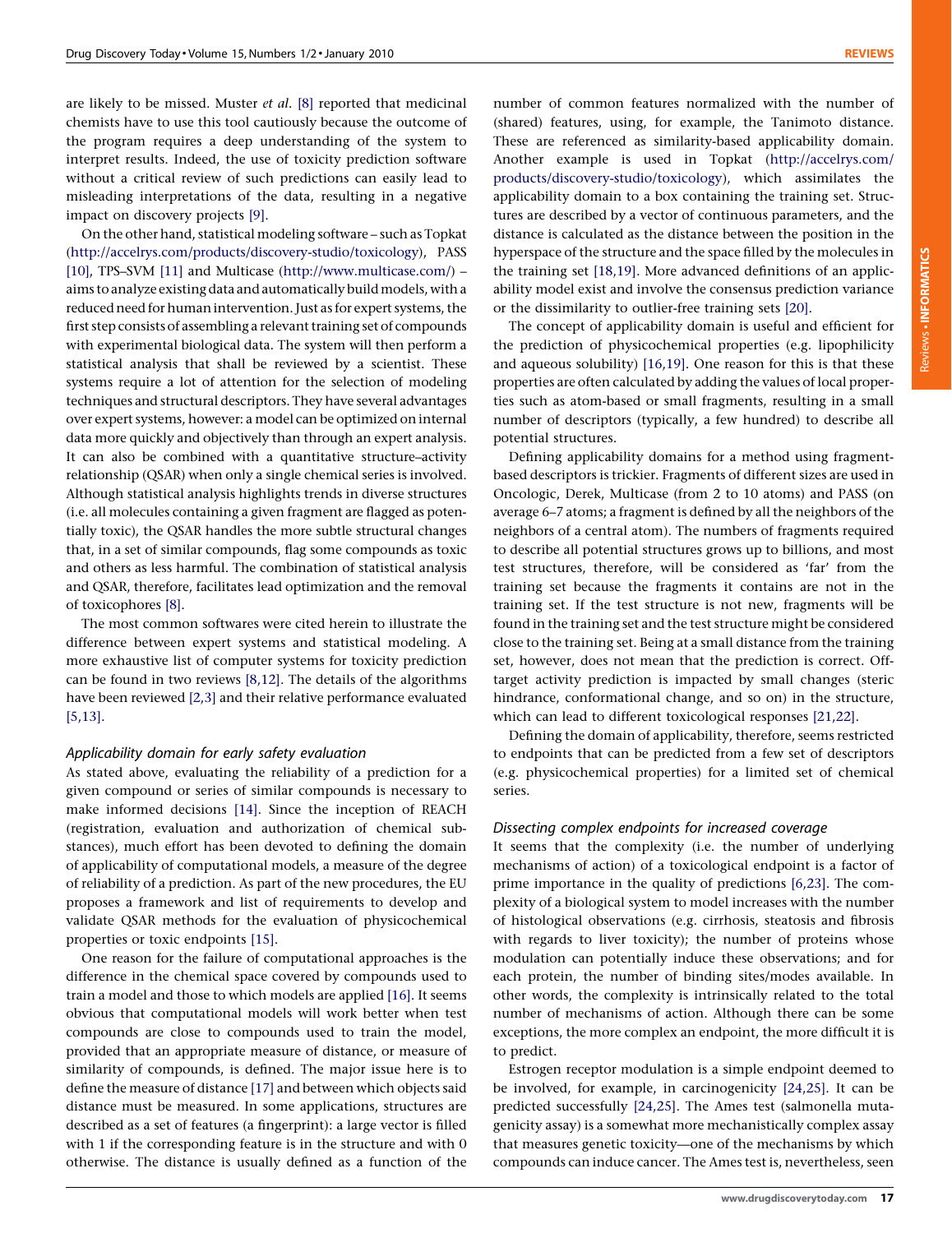as a simple assay because it involves a low number of underlying mechanisms, and many models with respectable accuracy exist (see below). By contrast, carcinogenicity, liver toxicity and developmental toxicity are complex endpoints that can be caused by a wide variety of events, and the prediction of these endpoints is usually far from acceptable [\[6,26\].](#page-5-0)

Eventually, the more complex an endpoint, the more data will be needed to build an accurate model applicable for a diversity of structures. The Ames test can help us to estimate the number of data points needed. Because it is a standardized assay, it is expected that the data will be reproducible in any laboratory. The interlaboratory reproducibility is estimated to be 85% [\[27\].](#page-6-0) This provides us with a large, publicly available set of comparable data. It is possible to assemble a dataset containing approximately 4000 diverse structures (drugs and chemicals) annotated for Ames [\[28\]](#page-6-0), half of which are positive. In our own experience, this is close to the ideal set for building a predictive model. It is then easy to build a model capable of predicting results of the predominant mechanism (i.e. chemical alkylation, although the Ames test was not designed to detect only alkylating agents), and the best predictive models reach 85% accuracy. This is good in that this is also the estimated reproducibility of experimental data. This example shows that a dataset of 4000 annotated compounds can provide models for the major mechanism(s) of action; however, it will fail to uncover minor mechanisms.

Provided one can extrapolate these numbers, predicting an endpoint with many underlying mechanisms (such as carcinogenicity) requires datasets of hundreds of thousands of annotations for diverse structures. In comparison with what is required, current datasets of a few hundred structures [\(http://potency.ber](http://potency.berkeley.edu/chemicalsummary.html)[keley.edu/chemicalsummary.html](http://potency.berkeley.edu/chemicalsummary.html)) seem too small, and the coverage (i.e. the sensitivity) of carcinogenicity models based on these datasets is questionable [\[6\].](#page-5-0)

Dissecting complex models into several mechanistically understood events has, therefore, been a focus for several groups. Simon-Hettich et al. [\[6\]](#page-5-0) demonstrated that this approach could lead to more predictive methods. Several groups have also applied this approach, which will be detailed below. They all attempt to predict complex endpoints using surrogate, less complex endpoints, which are simpler to evaluate or to predict.

### Predicted safety pharmacological profiling

The prediction of biological activity using structure–activity relationships has been a major focus of cheminformatics. The literature abounds with techniques and methods to predict the biological activity from the chemical structure alone [\[29\]](#page-6-0) or from biological profiles either complete [\[30\]](#page-6-0) or focused on a given class of target (e.g. kinases [\[31,11,32\]](#page-6-0) or nuclear receptors [\[33\]](#page-6-0)). Any of the methods that have been developed over the years (fragmentbased analysis, QSAR, 3D pharmacophores, docking, and so on) are applicable virtually [\[1\],](#page-5-0) although one must take care because they were developed to increase affinity on a selected target and not to find all potential liabilities of a structure [\[34\].](#page-6-0) However, the preference seems to be for fragment-based analysis (e.g. Multicase and PASS [\[10,35,36\]](#page-5-0)) and QSAR [\[37,38\]](#page-6-0) (e.g. Topkat), probably because they are fast to implement and fast to run but still provide results comparable to those from more time-consuming 3D approaches [\[39\].](#page-6-0)

The most time-consuming step is the collection of data. All the computational models employed in the field of toxicity prediction have in common that they are based on the structure of existing, annotated ligands. Typically, scientists gather data from different sources: literature, patents and, when available, in-house data. It is a common practice in the pharmaceutical industry to prepare a few datasets around a target of interest. Computational toxicology platforms, however, have to support many more targets, from 70 at Novartis [\[40\]](#page-6-0) to 350 in our own experience [\[41\].](#page-6-0) Whereas this is still a fraction of what would be required to predict complete activity profiles, it represents a huge amount of work that has, for a long time, prevented the development of systems.

Thanks to several initiatives aiming to collect information from legacy, unstructured systems (e.g. NTP reports and literature) and bring them into structured, open-access databases [\[42–47\],](#page-6-0) more and more data are becoming available for the construction of new models [\[1\]](#page-5-0). Today, many databases are freely available [\[1,48\]](#page-5-0), providing easy access to public information and fostering the development of new analysis methods and models. They enable all research groups to better understand the relations between pharmacological profiles and toxicity [\[49,50\]](#page-6-0) and to develop innovative analysis tools with a broad coverage.

## From predicted safety pharmacological profiling to toxicity prediction

Compound profiles are nice to have as tools; they answer questions such as 'Is my compound devoid of off-target activity?' Drugs, however, are seldom completely clean. Although on several occasions, their lack of selectivity has improved clinical efficacy [\[51\]](#page-6-0), most of the time it gives rise to unwanted side effects. The step after predicting a profile comprising off-target modulation, genotoxicity and other relevant tests, therefore, is to understand the pharmacological consequences implied by the compound's profile, in the context of a therapeutic indication, to progress promising compounds and deprioritize molecules with potential side effects that might require additional tests in the clinical development phase.

Matthews et al. have applied pharmacological profiling to the prediction of carcinogenicity, reproductive and developmental toxicity. They have decomposed the process in two phases. First, surrogate endpoints (in vitro and in vivo assays) are chosen to predict the toxicological endpoint [\[52\]](#page-6-0). Second, computational models are built to predict these surrogate endpoints [\[23,53\].](#page-6-0)

In the first study [\[52\],](#page-6-0) experimental results for gene mutation tests (e.g. Salmonella assay), clastogenicity tests (e.g. in vitro chromosome aberrations and in vivo micronucleus), DNA damage tests, cell transformation tests and reprotox tests were evaluated to find a correlation with carcinogenicity in rodents. Among the 63 in vitro tests evaluated, 14 were found to be correlated to carcinogenicity (e.g. gene mutation in Salmonella and in vivo micronucleus), whereas others were poorly correlated (e.g. mouse lymphoma gene mutation [MLA] and in vitro chromosome aberration [CA]). In the second step [\[53\],](#page-6-0) surrogate endpoints were predicted and used when no experimental data were available. The results showed that the correlations between carcinogenicity and the 14 in silico predicted surrogate endpoints were as good as the correlations between carcinogenicity and the experimental results. This demonstrates that computational approaches could be used to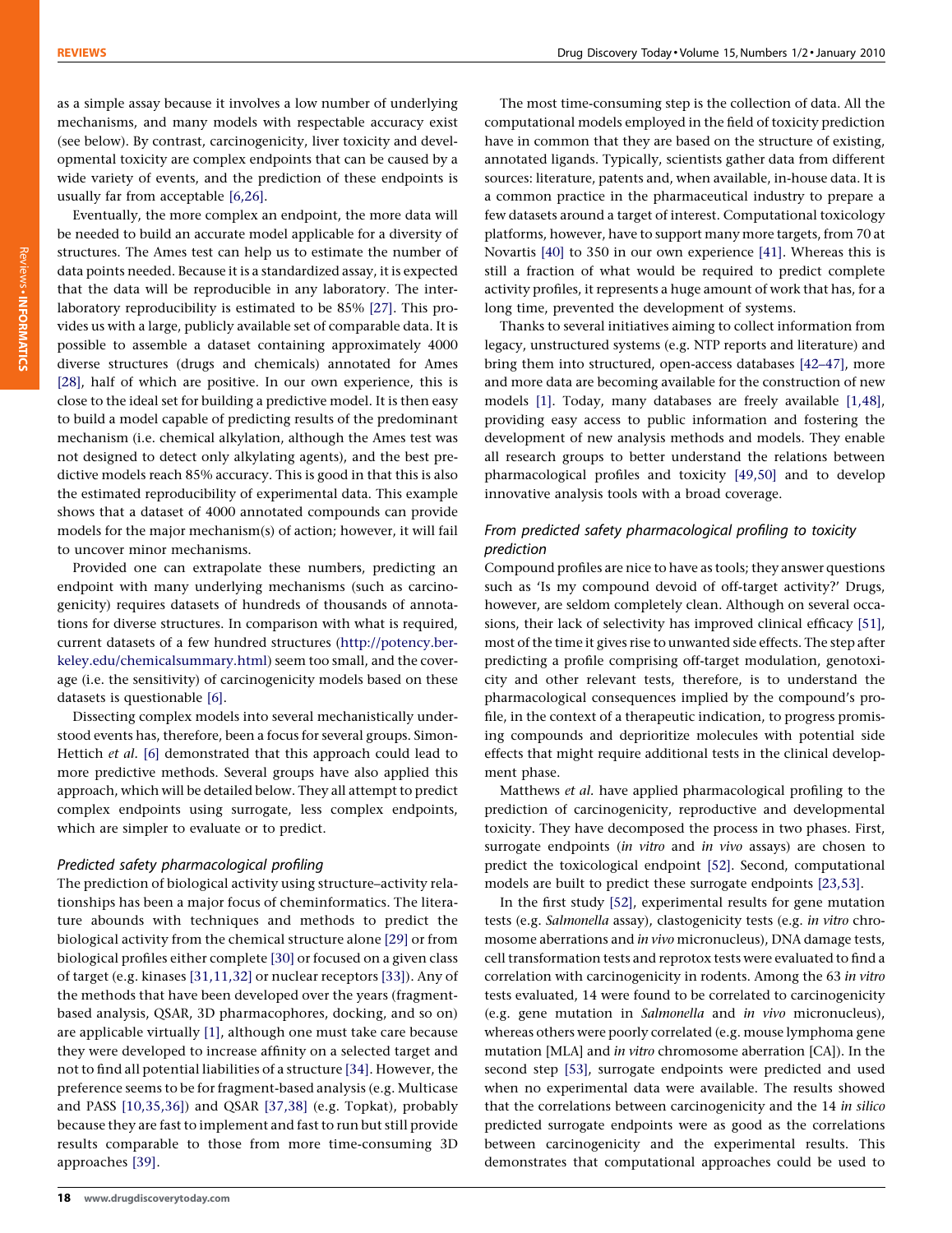<span id="page-3-0"></span>Several combinations of surrogate assays have been tested to predict carcinogenicity. Matthews et al. reported results comparable to those published by Kirkland et al. [\[54\]](#page-6-0): combining an experimental Salmonella mutation assay with in vitro mammalian assays achieved high sensitivity (95%) but low specificity (5%) [\[52\].](#page-6-0) This was expected; they report in the same paper that several of these in vitro mammalian assays (MLA and CA) are poorly correlated with carcinogenicity. In the companion paper [\[53\],](#page-6-0) they report high positive predictive values (76.9%) with high specificity (76.4%) for another combination of surrogate assays. Interestingly, complementing experimental results with predicted values did not decrease the overall performance of predictions significantly [\[53\]](#page-6-0).

Fliri et al. [\[55–57\]](#page-6-0) have extended the pioneering studies of Weinstein [\[58\]](#page-6-0). They based their study on a matrix of biological activities (target modulation) for 1567 drugs (marketed, withdrawn or failed) against 92 targets. The compounds were clustered according to their pharmacological profile (termed 'biological spectra analysis'). Biospectra not only aim to predict the affinity of new compounds [\[57\]](#page-6-0) but also expect to help to identify how a small molecule perturbs a host system and, as such, to predict in vivo effects [\[59\]](#page-6-0).

Finally, Bender et al. [\[40\]](#page-6-0) report a method for predicting adverse reactions across hundreds of categories from the structure only. The authors built computational models for predicting the biological activity of novel structures on 70 targets using data collected in the Wombat database [\[60\]](#page-6-0), as well as in-house information.

Besides, they build computational models for predicting adverse effects using the World Drug Index (Thomson Scientific). The two sets of models are then matched with the aim of creating a link between adverse effects and biological profiles.

Although comparable in essence to the chemical diversity approach described above, the latter two approaches are new by their coverage (number of targets and adverse effects).

## Applications

Extensive animal toxicity studies will usually not start before the preclinical candidate stage, and human toxicity studies will start even later. When one of these studies reveals significant toxicity and stops a project, a significant amount of time has already been spent optimizing the potency and the pharmacokinetic profile of the compound, and huge amounts of money have been invested in clinical trials. Eventually, all the money and the time invested are completely lost.

The role of computational toxicology is not to eliminate attrition; rather, it aims to shift attrition earlier in the discovery process to fail early and fail cheap [\[61\]](#page-6-0). The current trend, therefore, is to 'be aware' of potential toxicological issues to prioritize chemical series at the hit discovery stage or to try to fix the proven liabilities during lead optimization, just as potency and pharmacokinetics properties are being optimized. By delivering better candidates, it is hoped that discovery projects will have an increased probability of success in clinical development. The following sections focus on several applications of the computational methods described above to support a project in its early stages (hit discovery and lead optimization).



#### FIGURE 1

Assay prioritization. The predicted safety pharmacological profile is generated from the structure. Predictions have to be confirmed in vitro on isolated targets or functional assays. Biomarkers are then evaluated during early pharmacology studies to monitor in vivo the confirmed in vitro activities.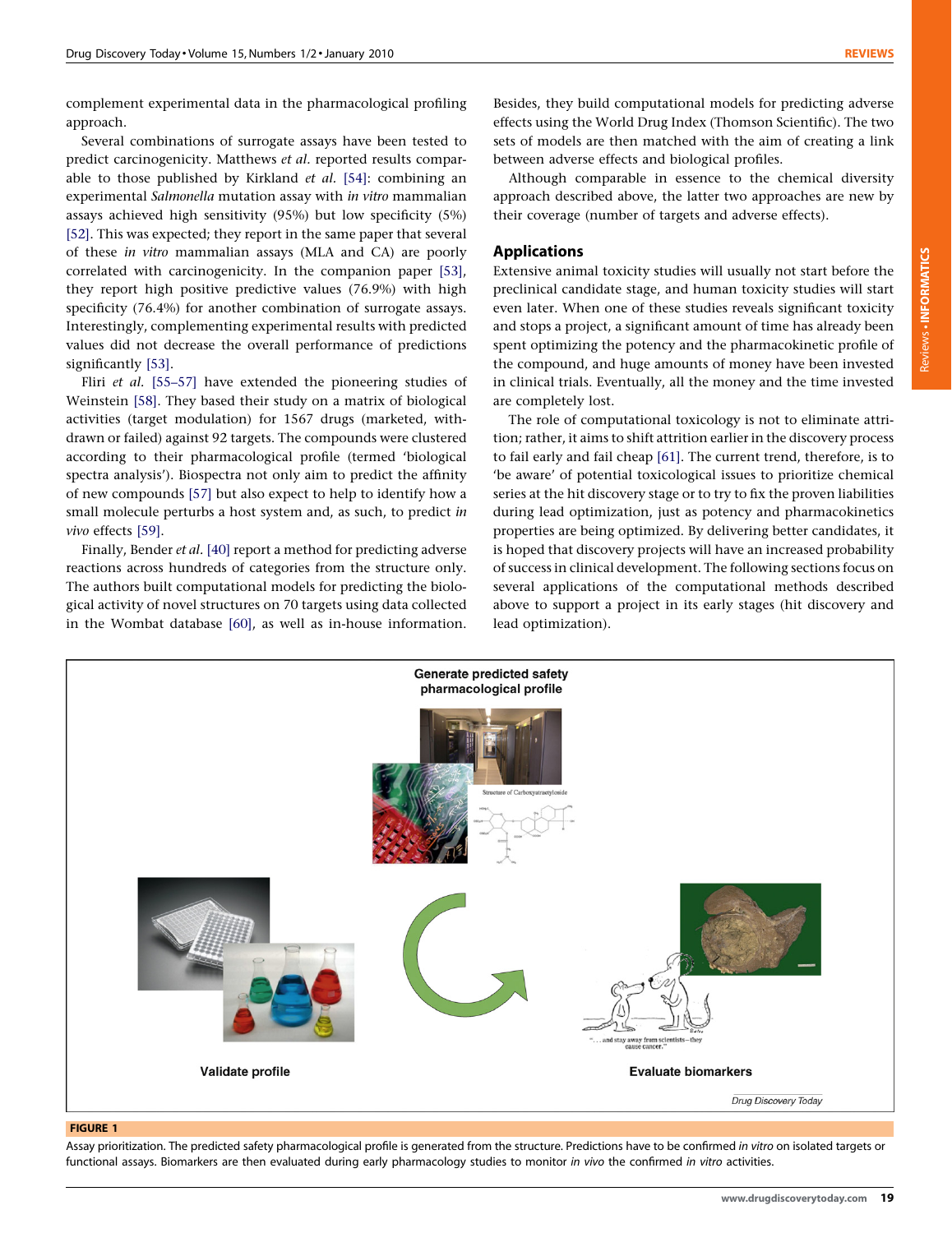## <span id="page-4-0"></span>Predictions to ask the right question

By definition, little is known about new chemical entities and, in particular, about their toxicity. A straight comparison with other known chemicals is hardly possible because the structural changes that are directed at improving on-target potency or pharmacokinetics can also substantially modify their off-target profile [\[21\].](#page-6-0)

Ideally, one would test new compounds as early as possible in every available in vitro profiling assay to identify potential offtarget activities. Because of cost and practicality aspects, however, this is not possible, and only a subset of available assays is selected for a few compounds per project.

Computer predictions do not suffer much from cost and speed limitations. As soon as a model has been built, any number of structures can be tested, in a very short time frame. They suffer, however, from a large number of false positives: they tend to predict too many side effects for a given structure. Looking at this deficiency with a positive eye, computer predictions can be used as a pre-screen and followed up by in vitro or in vivo testing. In other words, they can help to prioritize in vitro assays [\[34,62,63\]](#page-6-0) [\(Figure 1\)](#page-3-0).

Pelletier *et al.* [\[64\]](#page-6-0) reported on the use of computer models to evaluate the need for phospholipidosis testing.This work describes a process that aims to spend as little time as possible on compounds that will not be easy to develop (the fail early, fail cheap strategy) [\[65\].](#page-6-0) The authors have tuned their predictive model to increase the negative predictive value of the model (i.e. the proportion of compounds that are predicted negative that are correctly predicted). Therefore, when a structure is predicted to be negative, it is likely that it will be devoid of the liability and can be progressed quickly in the project without testing. The likelihood that this compound will fail in clinical development because it induces phospholipidosis is low. Structures that are predicted to be positive can potentially induce phospholipidosis (although there will be a lot of false positives), and phospholipidosis induction is tested first in vitro and then, if necessary, in vivo to validate or reject the prediction.

## Supporting animal testing

Although the testing of classical endpoints can eliminate major problems, minor events can remain undetected, simply because the right biomarker was not evaluated in vivo. One benefit of employing in silico predictions is to highlight which biomarkers should be evaluated and in which populations, in addition to the classical endpoints required by regulatory authorities.

As for in vitro safety pharmacological profiling, it is not practical to evaluate every biomarker, and only the major potential issues are studied (e.g. genotoxicity and hERG blockade). In addition, an unwanted event might not happen in a population selected randomly. Individuals might respond differently when they are healthy or diseased, or aged, and so on. It is, therefore, not just necessary to evaluate all biomarkers; they should also be evaluated in relevant populations.

One use of computer predictions is to provide a predicted profile that is then validated in vitro ([Figure 1\)](#page-3-0). Once the actual profile is known, it suggests a list of predicted adverse events with their mechanisms of action. This list helps to design new experiments ([Figure 1\)](#page-3-0). In particular, they help to select appropriate biomarkers (through systems biology) and to select a population in which an unwanted side effect is likely to happen. Put in another way, they give experimentalists some guidance on how to further investigate and validate predicted effects. These results are then available to support informed decision in the context of the project.

## From observations to new compounds

Conversely, adverse events are sometimes observed in pharmacology studies at the discovery stage. They are seldom reported to the



#### FIGURE 2

Explain in vivo observed toxicity. After an adverse effect has been observed in vivo, a predicted safety pharmacological profile is generated; this profile is then validated in vitro on isolated targets or in functional assays to suggest potential modes of action.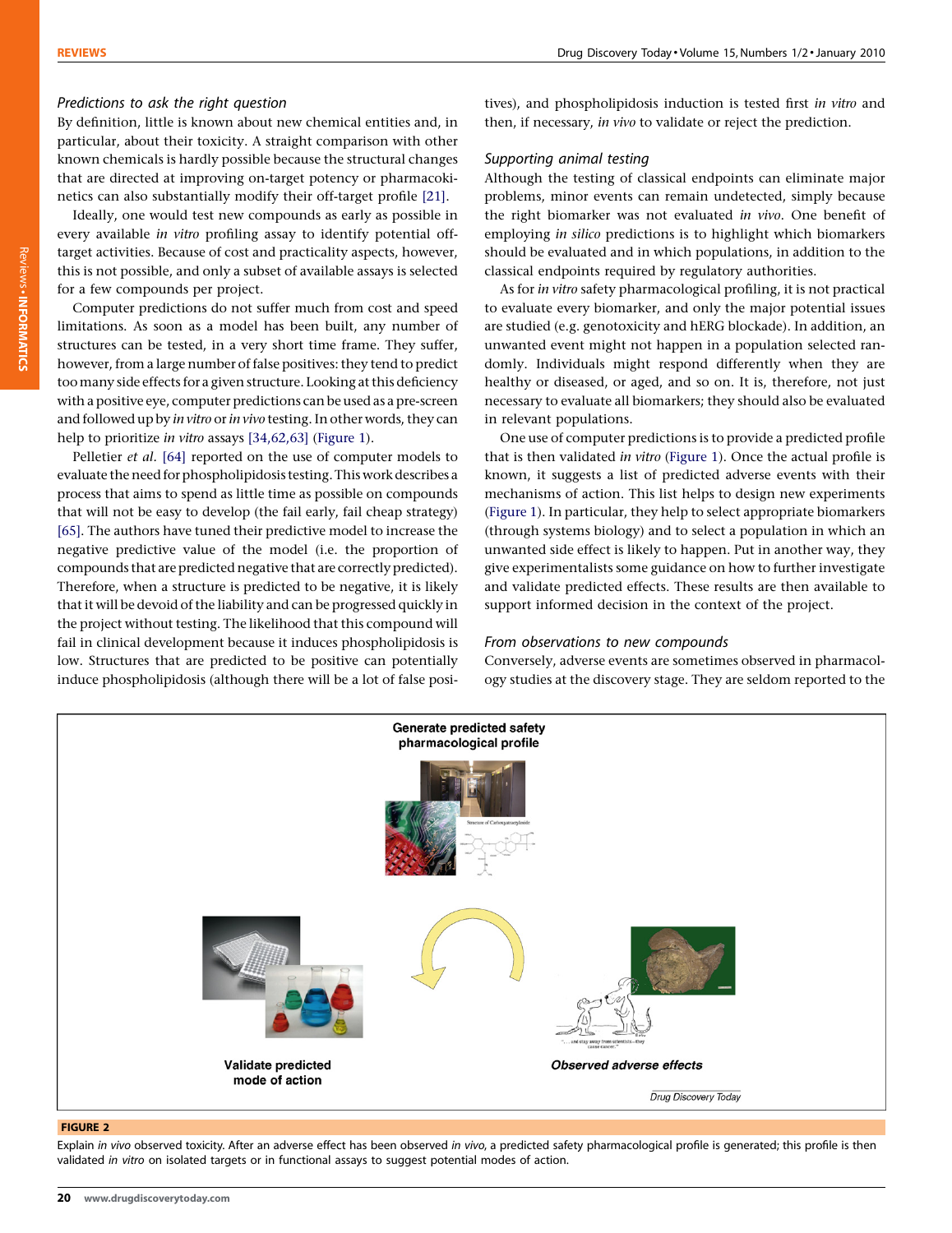<span id="page-5-0"></span>project team because they are thought to be too general, and most of the time they can result from many mechanisms of action. Even if they are reported, they do not alone help to improve compounds because they do not provide any indication of which part to modify in the structure.

Computational methods can help to identify the mode of action, as well as the chemical determinants that are associated with the observed effect [\(Figure 2](#page-4-0)). After an adverse effect has been observed in vivo, a predicted safety pharmacological profile is generated; this profile is then validated in vitro on isolated targets or in functional assays. The role of the predicted safety pharmacological profiling (PSPP) is to identify relevant assays in which the compound has to be tested. Once the predicted mode of action is validated, PSPP proposes structural modifications to chemists to help to remove the liability (see case study, below).

#### Case study

Despite the fact that Genkyotex's computational toxicology platform is still under construction, we routinely apply predicted safety pharmacological profiling in our lead optimization programs. The following example is about the identification, in vivo confirmation and removal of a potential liability. This case study illustrates that using predicted safety pharmacological profiles neither kills valuable leads nor slows down lead optimization. Indeed, it helped us to identify potential liabilities early and fix them with a limited impact on the budget.

During lead optimization, the pharmacological profile was predicted for several compounds in a chemical series. One of the compounds was predicted active on three targets. The list of pharmacological effects associated with these three targets was assembled from the literature, with the constraint that the effects should be easily observable. A list of four effects was presented to the project's pharmacologist. Among the side effects, one had actually been observed in vivo during the pharmacokinetics study. A biomarker was developed to further investigate the side effect observed, and it was monitored in a two-week in vivo experiment. This biomarker was measured at the end of the experiment, and changes seemed to be significant with a *p*-value of  $5.10^{-4}$  (*n* = 14). The prediction also provided us with the chemical moieties and structural requirements for the inhibition of the target we predicted associated to this effect. These features were removed from

new compounds, either by removing the chemical moieties or by introducing steric hindrance. The biomarker is still used to monitor the side effect. Interestingly, the new compounds do not induce a change in the biomarker level of treated animals versus control animals, which demonstrates that we removed the liability by altering the structure.

Without the predictions, the side effect would probably have remained hidden until clinical development. Depending on the intended indication, this could have forced us to stop the project, which is not the best scenario for a start-up company. Predictions helped us to identify the liability early in the process, and in this particular case, the liability has probably been removed. This example shows that, contrary to a common thought, predictions do not kill valuable leads; instead, they help turn them into better candidates.

## Outlook

The relevance of in silico and in vitro profiling combined with toxicogenomics studies to predict toxic events is increasing [\[66,67\].](#page-6-0) It can be more predictive than results from animal studies when there are significant genetic differences between human and rodent [\[68\]](#page-6-0). For example, human and rodent bradykinin receptors B1 and B2 are inhibited by different types of molecules [\[69,70\].](#page-6-0) If a molecule inhibits human bradykinin receptors, toxicology in rodents would be of limited interest because it does not correlate with human data. Instead in silico and in vitro pharmacological profiling would suggest testing on human recombinant protein and, therefore, point out the need for monitoring nociception, inflammation, vasodilation and cough in human clinical studies [\[68\].](#page-6-0) Put in another way, in vivo results obtained from animal studies might not be of relevance for humans, but in silico and in vitro profiling can help to identify and then correct those issues [1].

Exploiting today's structure–activity relationships could prevent scientists from repeating errors of the past. One should remember, of course, that no statistical or data mining method is able to extract relationships from information that was not provided to it [\[37\]](#page-6-0). However, a lot of information is available today. Systematic analysis of this data and interpretation of predictions to raise the right questions can participate in the delivery of safer drugs, more quickly, and at a lower cost.

#### References

- 1 Nigsch, F. et al. (2009) Computational toxicology: an overview of the sources of data and of modelling methods. Exp. Opin. Drug Metab. Toxicol. 5, 1–14
- 2 Benigni, R. and Bossa, C. (2006) Structural alerts of mutagens and carcinogens. Curr. Comput. Aid. Drug Discov. 2, 169–176
- 3 Greene, N. (2002) Computer systems for the prediction of toxicity: an update. Adv. Drug Deliv. Rev. 54, 417–431
- 4 Langham, J.J. and Jain, A.N. (2008) Accurate and interpretable computational modeling of chemical mutagenicity. J. Chem. Inf. Model. 48, 1833–1839
- 5 Valerio, L.G., Jr et al. (2007) Prediction of rodent carcinogenic potential of naturally occurring chemicals in the human diet using high-throughput QSAR predictive modeling. Toxicol. Appl. Pharmacol. 222, 1–16
- 6 Simon-Hettich, B. et al. (2006) Use of computer-assisted prediction of toxic effects of chemical substances. Toxicology 224, 156–162
- 7 Woo, Y.T. et al. (1995) Development of structure–activity relationship rules for predicting carcinogenic potential of chemicals. Toxicol. Lett. 79, 219–228
- 8 Muster, W. et al. (2008) Computational toxicology in drug development. Drug Discov. Today 13, 303–310
- 9 Muller, L. et al. (2007) Strategies for using computational toxicology methods in pharmaceutical R&D. In Computational Toxicology: Risk Assessment for Pharmaceutical and Environmental Chemicals (Ekins, S., ed.), pp. 545–580, Wiley-Interscience
- 10 Anzali, S. et al. (2001) Discriminating between drugs and non-drugs by prediction of activity spectra for substances (PASS). J. Med. Chem. 44, 2432–2437
- 11 Kawai, K. et al. (2008) Predictive activity profiling of drugs by topologicalfragment-spectra-based support vector machines. J. Chem. Inf. Model. 48, 1152– 1160
- 12 Mohan, C.G. et al. (2007) Computer-assisted methods in chemical toxicity prediction. Mini Rev. Med. Chem. 7, 499–507
- 13 Snyder, R.D. (2004) Assessment of the sensitivity of the computational programs DEREK, TOPKAT, MCASE in the prediction of the genotoxicity of pharmaceutical molecules. Environ. Mol. Mutagen. 43, 143–158